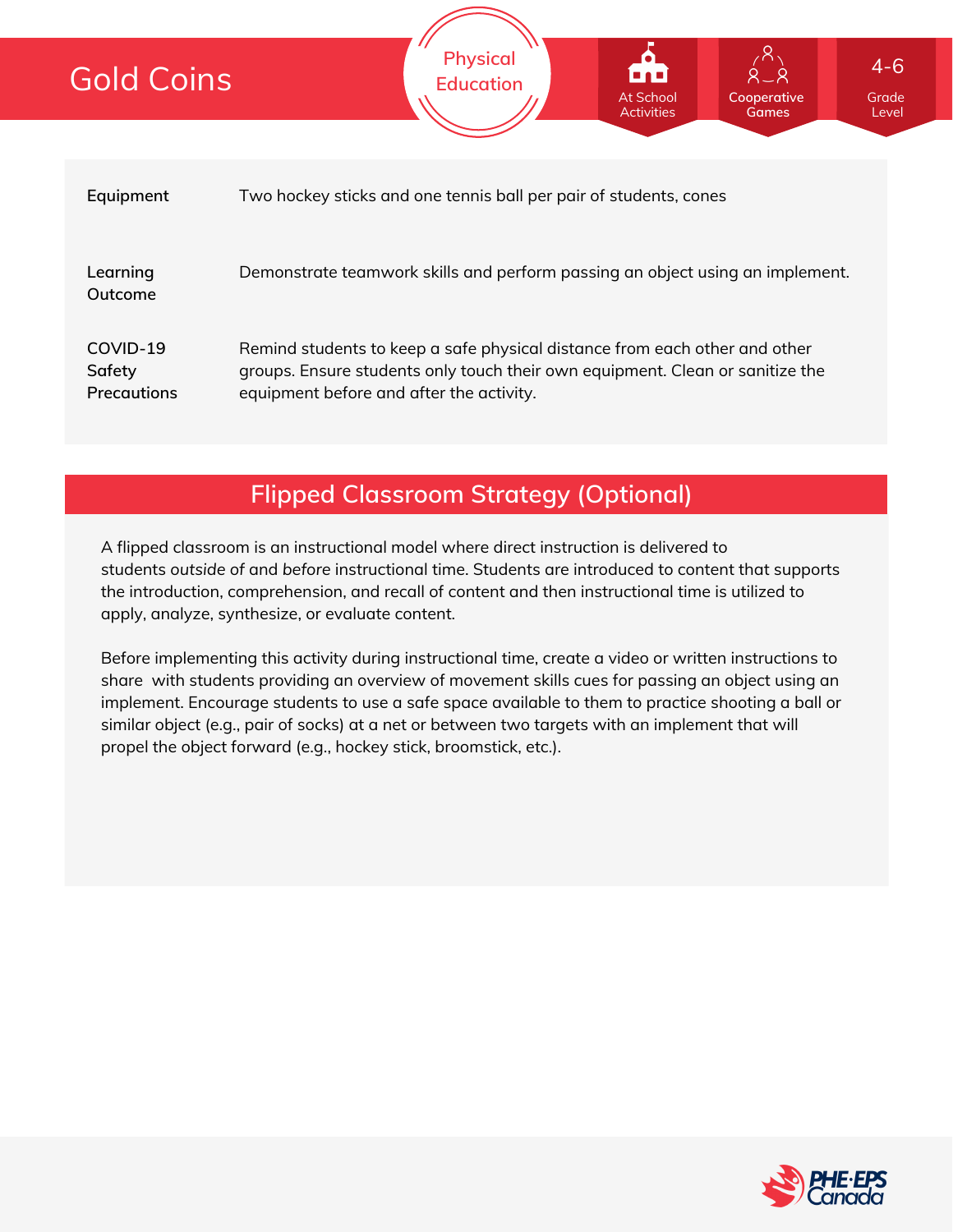Grade 4-6

Level

## **Activity Description**

As a large group, provide an overview of movement skills cues for passing an object using an implement. If utilizing a flipped classroom approach, ask students recall what they practiced before the activity. Divide students into pairs, provide each student with a hockey stick, and one tennis ball per pair. Encourage students to practice passing back and forth with their partner.

Place pairs of cones throughout the playing area half a metre apart to represent goals. Explain to the students that they are going to go work together with their partner to collect as many gold coin points as possible. In order to collect gold coin points, students will work together with their partner to score as many goals as possible in the given time frame. On a signal, pairs move around the playing area passing their ball back and forth. Students must be stationary while in possession of the ball (i.e. they receive the ball and stop moving). Both partners must receive a pass before they can attempt to score to collect a gold coin point. A gold coin is awarded when one partner successfully receives a pass that has travelled through a goal. This means that one partner must move to accept a pass through a goal to get a gold coin point. Pairs count the number of successful gold coin points they collect. Play for 3–5 minutes and then students switch partners.

# **Physical Education Competencies Reflection Questions**



### **MOVE**

**Develop psychomotor skills, tactics, and strategies that facilitate a variety of physical activities across diverse environments.**



### **THINK**

**Develop cognitive skills and strategies for a variety of movement contexts that facilitate critical thinking, decision making, and problem solving.**



### **FEEL**

**Develop affective skills and strategies that facilitate healthy and safe relationships with themselves, with others, and with their environment.**



**Practice behaviour skills and strategies that facilitate movement competence and confidence.**



Reflection is important to support learning during physical education. Consider asking students the reflection questions below and discuss the answers together.

- *What strategies did you and your partner use in order to get as many gold coin points as you could in the allotted time?*
- *How could you modify this activity to make it easier? Harder?*